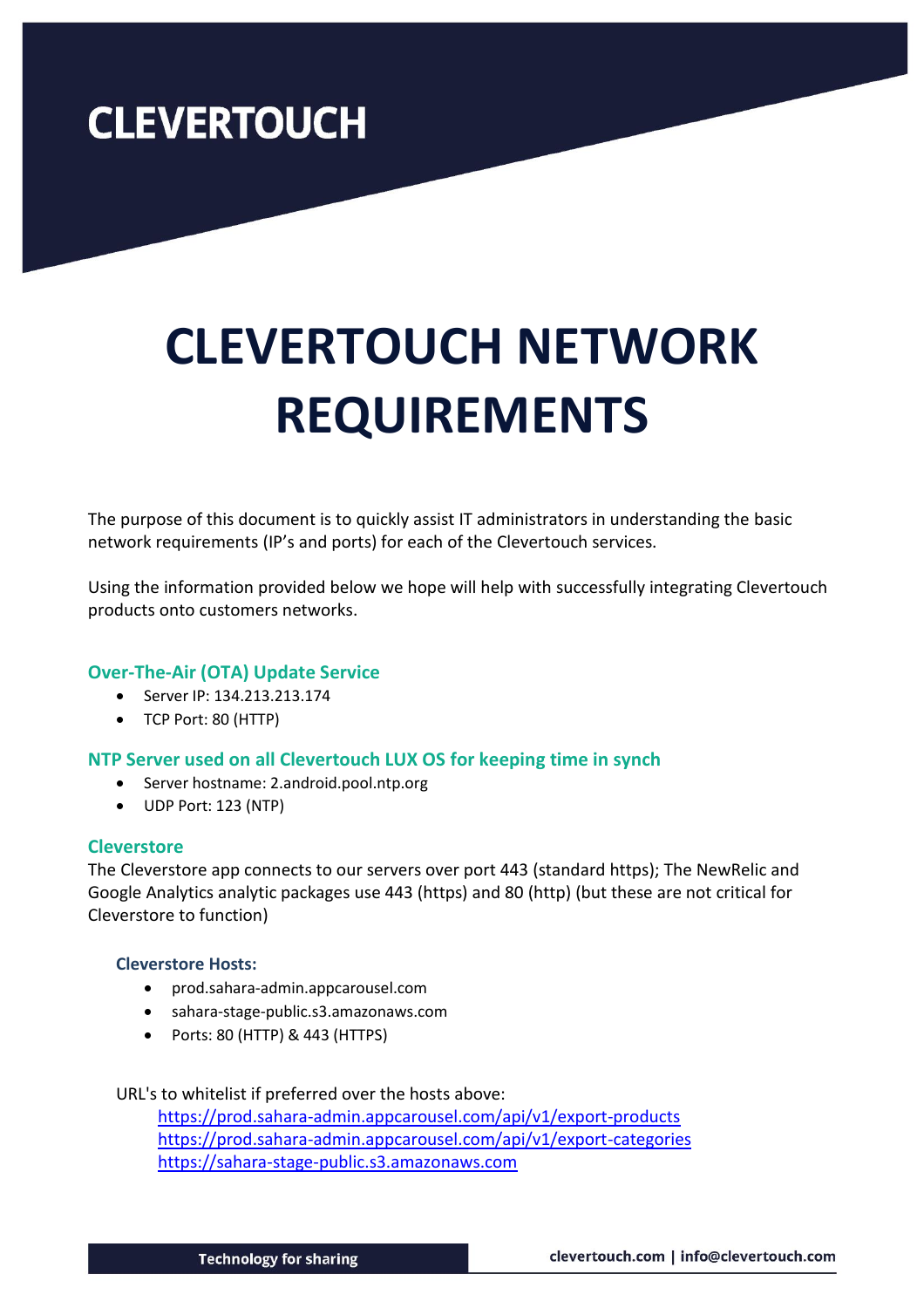### **EShare/Clevershare Service and Applications**

**Important Note**: EShare/Clevershare has to be activated first before it will allow clients to connect and use the content sharing features.

Activation server for Eshare/Clevershare service:

- TCP Port: 8001
- DNS: h1.ee-share.com
- IP:74.207.254.152

The Clevertouch (running EShare/Clevershare Server/receiver) and the client that is running the EShare/Clevershare app has to be on the same network subnet as each other, below are the network ports that EShare/Clevershare uses to communicate on the LAN.

TCP Ports:

- 51010 Video URL receive port
- 52020 Touch signal transfer port
- 51030 Video stream port
- 51040 Protocol handshake port
- 8121 Control information port

UDP Ports:

• 48689 - Device discovery/search port

### **Clevertouch Airplay/iMirror service**

The Airplay service that is bundled with all Series by Clevertouch is a third-party implementation of Airplay not Apple's, it does not operate on a network exactly the same way as Apple TV does, it uses different TCP ports, these are listed above, it does use mDNS for Airplay discovery purposes (port is listed below). Please ensure that mDNS is enabled on the network/access point/wireless controller (where applicable).

UDP Ports:

• 5353 (mDNS to broadcast Airplay)

### **Important Notes:**

- 1. Our implementation of Airplay does not have the peer-to-peer capability which allows (later) Apple TV's to be discovered using Bluetooth.
- 2. The wireless Infrastructure needs to have broadcast service turned on too.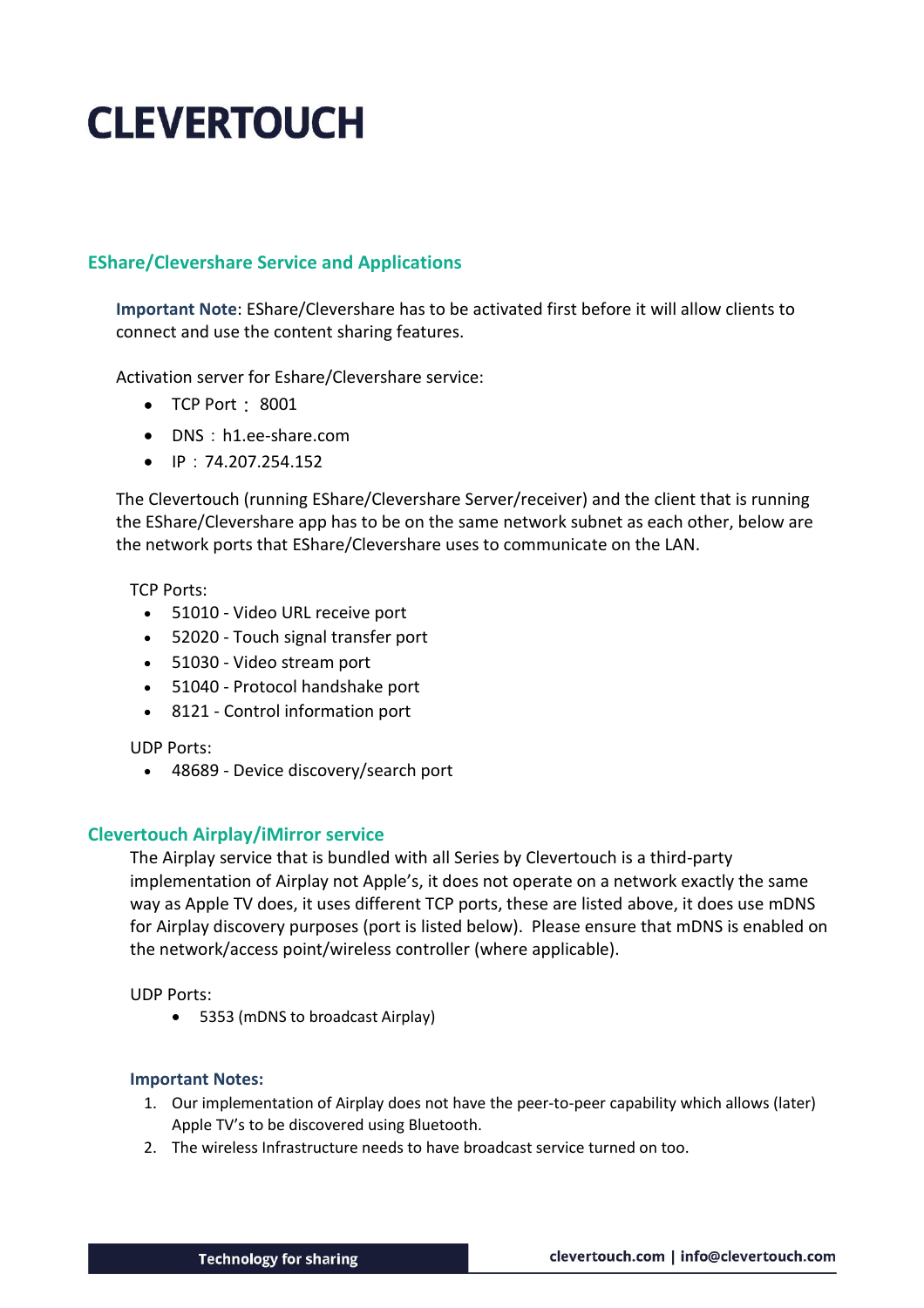3. Where possible, it is recommended to connect the Clevertouch using Ethernet to try and ensure EShare/Clevershare and Airplay stability.

#### **How to test and confirm that Clevertouch Airplay service is broadcasting ok:**

- 1. Using a iPhone/OS X/Windows client, setup a hotspot.
- 2. Connect the Clevertouch to the hotspot.
- 3. On an iOS device e.g. iPhone/iPad, use Control Center and touch Airplay Mirroring.
- 4. You should see a device prefixed with "EShare" showing.
- 5. If "EShare" is showing then this proves that the Clevertouch is broadcasting Airplay service.
- 6. Touch the broadcast EShare device to mirror to the iOS device to Clevertouch

### **Clevershare 2 nd Generation Service and Applications**

**Important Note: No matter which Clevershare 2<sup>nd</sup> Generation software or hardware (dongle)** being used the Clevershare 2 receiver app on Clevertouch should be activated first.

Network requirement of activation:

- 1. TCP Port:80 & 443
- 2. DNS: linkmsg.seewo.com/seewo-link/api/v1/register
- 3. IP:Access using DNS

**Please Note:** If activation fails, you can enter the https://linkmsg.seewo.com/seewolink/api/v1/register via the Clevertouch Browser to check and test whether or not the network connectivity between Clevertouch and the activation server is ok.

**Important Note**: Software and hardware solution use the same ports. And the software solution need the IFP and client device on the same LAN.

TCP Ports:

- 7385
- 29736
- 2067
- 39458

The above 4 ports are used as protocol handshake and control signal ports one by one when they are available. Video stream, airplay and touch signal are transferred by dynamic ports.

**TOP TIP:** Above ports can be tested if there open or not using via "telnet" command on PC or other network port testing tool.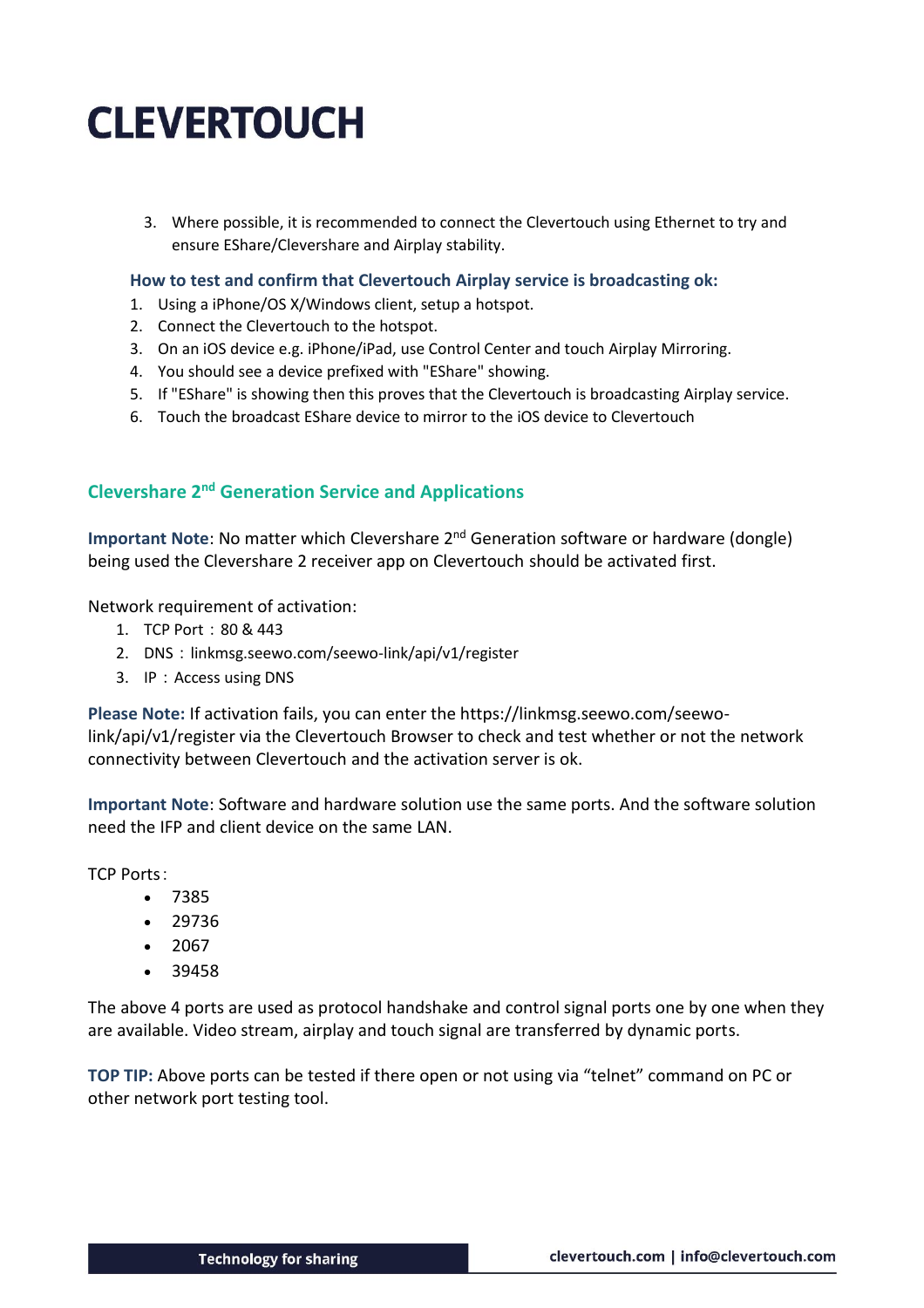### **MDM**

There are two areas to be considered for network requirements: -

- **Browser Side** = MDM web portal that the Agent Side communicates to.
- **Clevertouch LUX (Android) Agent Side** = The service running on Clevertouch Android Module which communicates to the Browser Side.

#### Browser Side:

- 1. **MDM Application Server:** https://clevertouch.glbth.com If possible we recommend to whitelist [https://\\*.glbth.com](https://*.glbth.com/) (Port: 443 & dynamic IP)
- 2. **Location resolve by IP service**: [https://pro.ip-api.com](https://pro.ip-api.com/)
- 3. **Open Street Map**: [https://\\*.tile.openstreetmap.org](https://*.tile.openstreetmap.org/)
- 4. **Online chat:** [https://static-v.tawk.to](https://static-v.tawk.to/)
- 5. **Streaming protocol servers:** Webrtc over UDP \*.glbth.com (Port: 443 & dynamic IP)

### Clevertouch LUX (Android) Agent Side:

- 1. **MDM Application Server:** https: //clevertouch.glbth.com If possible we recommend to whitelist [https://\\*.glbth.com](https://*.glbth.com/) (Port: 443 & dynamic IP)
- 2. **Streaming protocol servers:** [https://\\*.glbth.com](https://*.glbth.com/) (Port: 443 & dynamic IP)
- 3. **Push notification system:**
	- **Primary:** Port 443 to clevertouch.glbth.com or preferably \*.glbth.com
	- **Secondary:** Should the primary fail or be too slow uses Google's Firebase Cloud Messaging (FCM), for completeness of setup please read the following and allow the three ports either to all public IP's are just the Google ASN ranges as listed below.
	- **The ports to open are:** 5228, 5229, and 5230. GCM typically only uses 5228, but it sometimes uses 5229 and 5230.
	- **Google ASN:**
		- $\bullet$  104.132.0.0/23
		- $\bullet$  104.132.11.0/24
		- 104.132.141.0/24
		- 104.132.34.0/24
		- 104.132.5.0/24
		- 104.132.51.0/24
		- 104.132.7.0/24
		- 104.132.8.0/24
		- 104.133.0.0/24
		- 104.133.2.0/23

### **Lynx**

Please ensure the firewall permits access to the following websites:

- 1. auto.saharasupport.com
- 2. registration.saharasupport.com